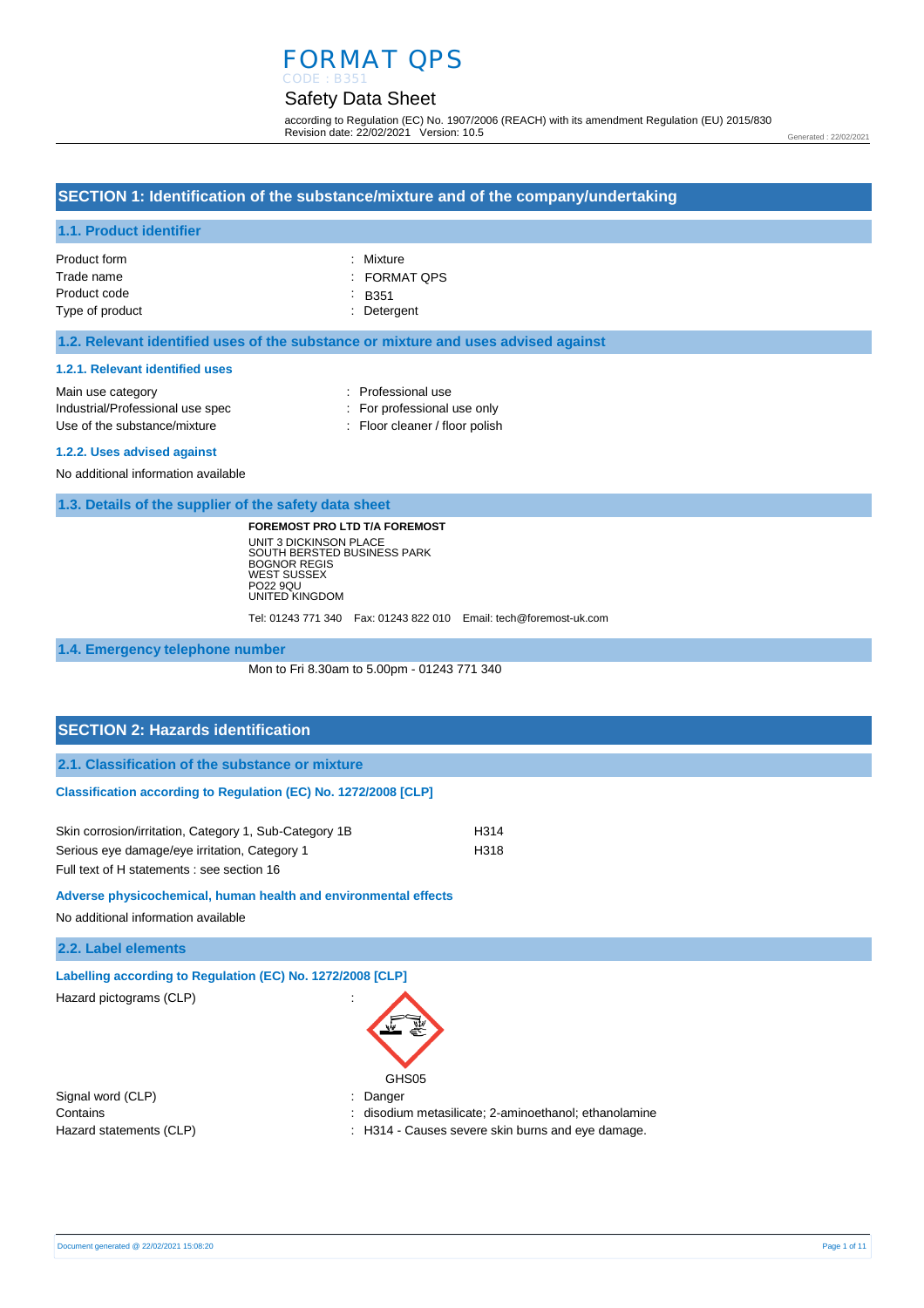according to Regulation (EC) No. 1907/2006 (REACH) with its amendment Regulation (EU) 2015/830

| Precautionary statements (CLP) | : P264 - Wash hands thoroughly after handling.                                         |
|--------------------------------|----------------------------------------------------------------------------------------|
|                                | P280 - Wear eye protection, protective gloves.                                         |
|                                | P301+P330+P331 - IF SWALLOWED: Rinse mouth. Do NOT induce vomiting.                    |
|                                | P303+P361+P353 - IF ON SKIN (or hair): Take off immediately all contaminated clothing. |
|                                | Rinse skin with water or shower.                                                       |
|                                | P305+P351+P338 - IF IN EYES: Rinse cautiously with water for several minutes. Remove   |
|                                | contact lenses, if present and easy to do. Continue rinsing.                           |
|                                | P315 - Get immediate medical advice/attention.                                         |
|                                | P405 - Store locked up.                                                                |
|                                |                                                                                        |

#### **2.3. Other hazards**

No additional information available

#### **SECTION 3: Composition/information on ingredients**

#### **3.1. Substances**

#### Not applicable

#### **3.2. Mixtures**

| <b>Name</b>                                                                                                                                             | <b>Product identifier</b>                                                                               | $\%$      | <b>Classification according to</b><br><b>Regulation (EC) No.</b><br>1272/2008 [CLP]                                                                              |
|---------------------------------------------------------------------------------------------------------------------------------------------------------|---------------------------------------------------------------------------------------------------------|-----------|------------------------------------------------------------------------------------------------------------------------------------------------------------------|
| Butoxydiglycol<br>substance with national workplace exposure limit(s)<br>(IE, GB)                                                                       | (CAS-No.) 112-34-5<br>(EC-No.) 203-961-6<br>(EC Index-No.) 603-096-00-8<br>(REACH-no) 01-2119475104-44  | $5 - 10$  | Eye Irrit. 2, H319                                                                                                                                               |
| disodium metasilicate                                                                                                                                   | (CAS-No.) 6834-92-0<br>(EC-No.) 229-912-9<br>(EC Index-No.) 014-010-00-8<br>(REACH-no) 01-2119449811-37 | $5 - 10$  | Skin Corr. 1B, H314<br>STOT SE 3, H335                                                                                                                           |
| 2-aminoethanol; ethanolamine<br>substance with national workplace exposure limit(s)<br>(IE, GB); substance with a Community workplace<br>exposure limit | (CAS-No.) 141-43-5<br>(EC-No.) 205-483-3<br>(EC Index-No.) 603-030-00-8<br>(REACH-no) 01-2119486455-28  | $1 - 5$   | Acute Tox. 4 (Oral), H302<br>Acute Tox. 4 (Dermal), H312<br>Acute Tox. 4 (Inhalation), H332<br>Acute Tox. 4 (Inhalation: vapour),<br>H332<br>Skin Corr. 1B, H314 |
| sodium carbonate                                                                                                                                        | (CAS-No.) 497-19-8<br>(EC-No.) 207-838-8<br>(EC Index-No.) 011-005-00-2                                 | $1 - 5$   | Eye Irrit. 2, H319                                                                                                                                               |
| N,N-dimethyldecylamine N-oxide                                                                                                                          | (CAS-No.) 2605-79-0<br>(EC-No.) 220-020-5<br>(REACH-no) 01-2119959297-22                                | $0.1 - 1$ | Skin Irrit. 2, H315<br>Eye Dam. 1, H318<br>Aquatic Acute 1, H400                                                                                                 |

| <b>Specific concentration limits:</b> |                                                                                                        |                                      |
|---------------------------------------|--------------------------------------------------------------------------------------------------------|--------------------------------------|
| l Name                                | <b>Product identifier</b>                                                                              | <b>Specific concentration limits</b> |
| 2-aminoethanol; ethanolamine          | (CAS-No.) 141-43-5<br>(EC-No.) 205-483-3<br>(EC Index-No.) 603-030-00-8<br>(REACH-no) 01-2119486455-28 | $(5 \le C \le 100)$ STOT SE 3, H335  |

Full text of H-statements: see section 16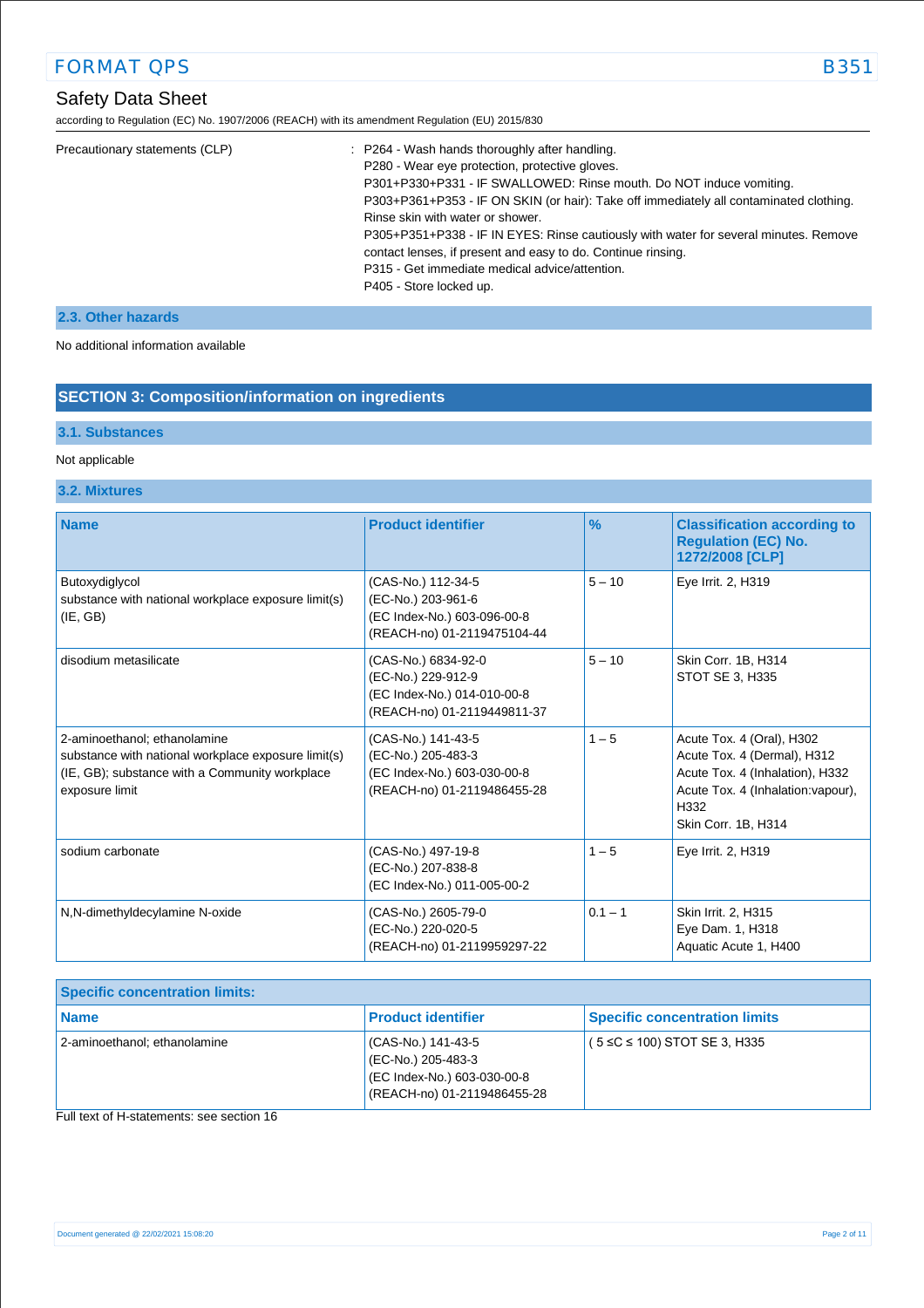## Safety Data Sheet

according to Regulation (EC) No. 1907/2006 (REACH) with its amendment Regulation (EU) 2015/830

| <b>SECTION 4: First aid measures</b>                             |                                                                                                                                                                   |
|------------------------------------------------------------------|-------------------------------------------------------------------------------------------------------------------------------------------------------------------|
| 4.1. Description of first aid measures                           |                                                                                                                                                                   |
| First-aid measures general                                       | : Get medical advice/attention if you feel unwell.                                                                                                                |
| First-aid measures after inhalation                              | : Remove person to fresh air and keep comfortable for breathing.                                                                                                  |
| First-aid measures after skin contact                            | : Wash skin with plenty of water. Take off immediately all contaminated clothing and wash it<br>before reuse. Get medical advice/attention.                       |
| First-aid measures after eye contact                             | : Rinse cautiously with water for several minutes. Remove contact lenses, if present and easy<br>to do. Continue rinsing. Get immediate medical advice/attention. |
| First-aid measures after ingestion                               | : Do NOT induce vomiting. Rinse mouth. Drink plenty of water. Get medical advice/attention.                                                                       |
| 4.2. Most important symptoms and effects, both acute and delayed |                                                                                                                                                                   |
| Symptoms/effects after inhalation                                | : May cause respiratory irritation.                                                                                                                               |
| Symptoms/effects after skin contact                              | : Burns.                                                                                                                                                          |
| Symptoms/effects after eye contact                               | : Causes serious eye damage.                                                                                                                                      |
| Symptoms/effects after ingestion                                 | : Burns.                                                                                                                                                          |

**4.3. Indication of any immediate medical attention and special treatment needed**

Treat symptomatically.

| <b>SECTION 5: Firefighting measures</b>                    |                                     |
|------------------------------------------------------------|-------------------------------------|
| 5.1. Extinguishing media                                   |                                     |
| Suitable extinguishing media                               | : Carbon dioxide. Dry powder. Foam. |
| 5.2. Special hazards arising from the substance or mixture |                                     |
| Hazardous decomposition products in case of fire           | : Corrosive vapours.                |
| 5.3. Advice for firefighters                               |                                     |

No additional information available

| <b>SECTION 6: Accidental release measures</b>                                                                         |                                                                                                                |  |
|-----------------------------------------------------------------------------------------------------------------------|----------------------------------------------------------------------------------------------------------------|--|
| 6.1. Personal precautions, protective equipment and emergency procedures                                              |                                                                                                                |  |
| 6.1.1. For non-emergency personnel<br>Emergency procedures<br>6.1.2. For emergency responders<br>Protective equipment | : Evacuate unnecessary personnel.<br>Use personal protective equipment as required.                            |  |
| <b>6.2. Environmental precautions</b>                                                                                 |                                                                                                                |  |
| Avoid release to the environment.                                                                                     |                                                                                                                |  |
| 6.3. Methods and material for containment and cleaning up                                                             |                                                                                                                |  |
| For containment<br>Methods for cleaning up                                                                            | Collect spillage.<br>Soak up spills with inert solids, such as clay or diatomaceous earth as soon as possible. |  |
| 6.4. Reference to other sections                                                                                      |                                                                                                                |  |

For further information refer to section 8: "Exposure controls/personal protection". For further information refer to section 13.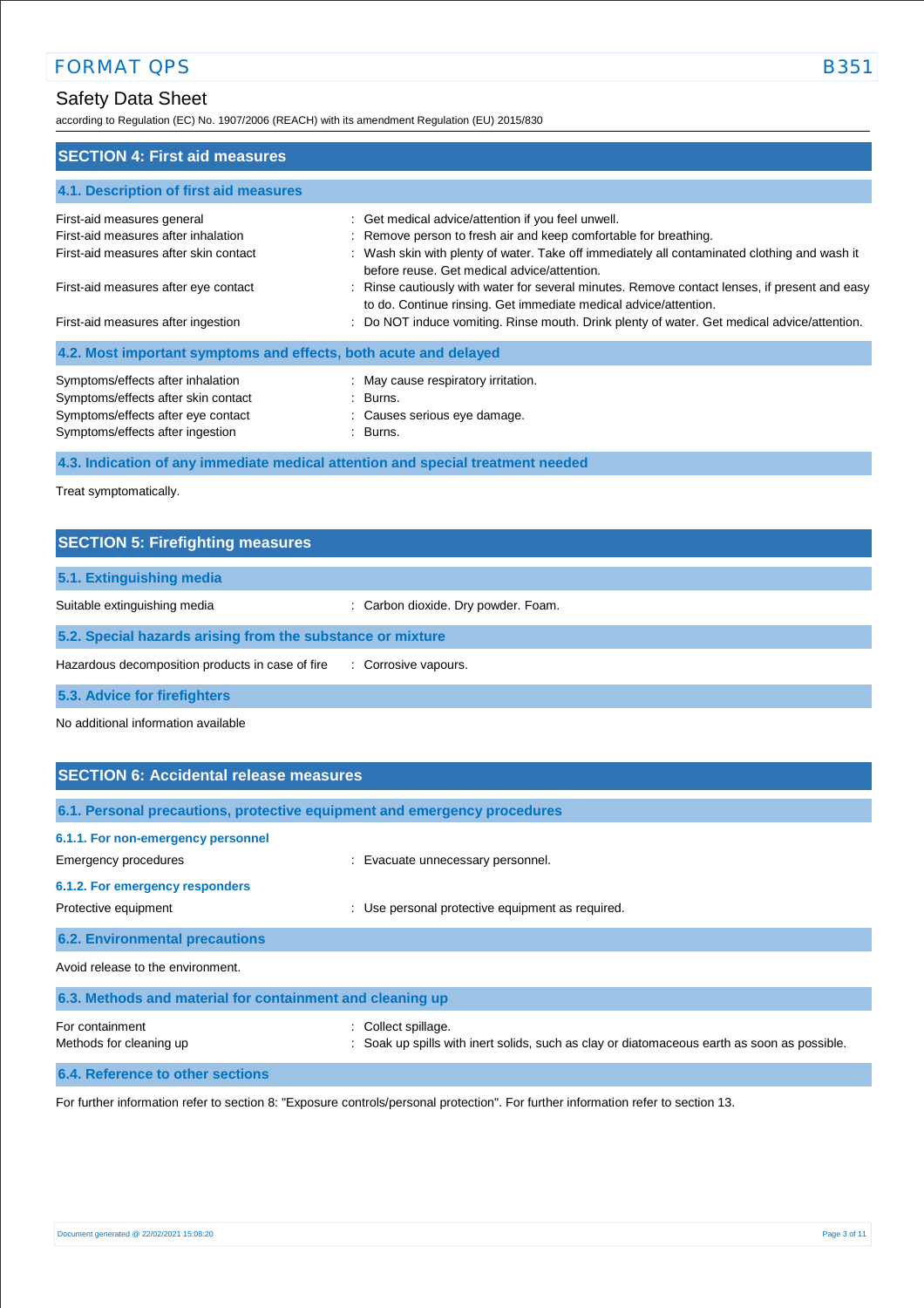## Safety Data Sheet

according to Regulation (EC) No. 1907/2006 (REACH) with its amendment Regulation (EU) 2015/830

| <b>SECTION 7: Handling and storage</b>                                                                                           |                                                                                                                                                                                                      |  |
|----------------------------------------------------------------------------------------------------------------------------------|------------------------------------------------------------------------------------------------------------------------------------------------------------------------------------------------------|--|
| 7.1. Precautions for safe handling                                                                                               |                                                                                                                                                                                                      |  |
| Precautions for safe handling<br>Hygiene measures                                                                                | : Avoid contact with skin and eyes.<br>: Do not eat, drink or smoke when using this product.                                                                                                         |  |
| 7.2. Conditions for safe storage, including any incompatibilities                                                                |                                                                                                                                                                                                      |  |
| <b>Technical measures</b><br>Storage conditions<br>Incompatible products<br>Incompatible materials<br>Special rules on packaging | : Does not require any specific or particular technical measures.<br>: Keep container closed when not in use.<br>: Oxidizing agent. Strong acids.<br>: Metals.<br>: Keep only in original container. |  |
| 7.3. Specific end use(s)                                                                                                         |                                                                                                                                                                                                      |  |

No additional information available

## **SECTION 8: Exposure controls/personal protection**

#### **8.1. Control parameters**

#### **8.1.1 National occupational exposure and biological limit values**

| <b>Butoxydiglycol (112-34-5)</b>                     |                           |  |
|------------------------------------------------------|---------------------------|--|
| <b>Ireland - Occupational Exposure Limits</b>        |                           |  |
| Local name                                           | 2-(2-Butoxyethoxy)ethanol |  |
| OEL TWA [1]                                          | 67.5 mg/m <sup>3</sup>    |  |
| OEL TWA [2]                                          | 10 ppm                    |  |
| <b>OEL STEL</b>                                      | 101.2 mg/m <sup>3</sup>   |  |
| OEL STEL [ppm]                                       | 15 ppm                    |  |
| Notes (IE)                                           | <b>IOELV</b>              |  |
| <b>United Kingdom - Occupational Exposure Limits</b> |                           |  |
| Local name                                           | 2-(2-Butoxyethoxy)ethanol |  |
| WEL TWA (OEL TWA) [1]                                | 67.5 mg/m <sup>3</sup>    |  |
| WEL TWA (OEL TWA) [2]                                | 10 ppm                    |  |
| WEL STEL (OEL STEL)                                  | 101.2 mg/m <sup>3</sup>   |  |
| WEL STEL (OEL STEL) [ppm]                            | 15 ppm                    |  |

| 2-aminoethanol; ethanolamine (141-43-5)                   |                                 |  |
|-----------------------------------------------------------|---------------------------------|--|
| <b>EU - Indicative Occupational Exposure Limit (IOEL)</b> |                                 |  |
| Local name                                                | 2-Aminoethanol                  |  |
| <b>IOEL TWA</b>                                           | $2.5 \text{ mg/m}^3$            |  |
| IOEL TWA [ppm]                                            | ppm                             |  |
| <b>IOEL STEL</b>                                          | $7.6$ mg/m <sup>3</sup>         |  |
| IOEL STEL [ppm]                                           | 3 ppm                           |  |
| <b>Notes</b>                                              | Skin                            |  |
| Regulatory reference                                      | COMMISSION DIRECTIVE 2006/15/EC |  |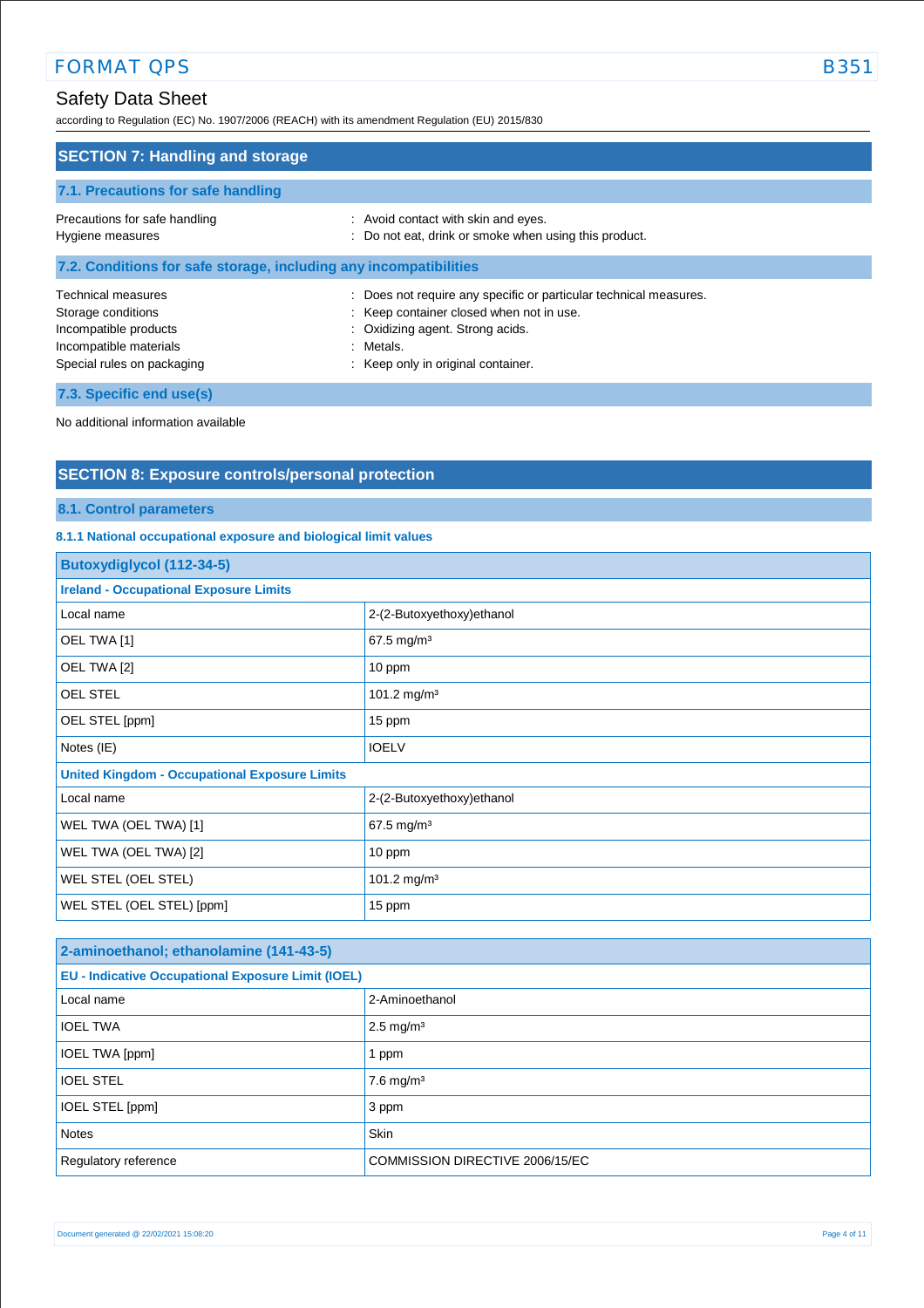## Safety Data Sheet

according to Regulation (EC) No. 1907/2006 (REACH) with its amendment Regulation (EU) 2015/830

| 2-aminoethanol; ethanolamine (141-43-5)              |                                                                                                                                                                                                |  |
|------------------------------------------------------|------------------------------------------------------------------------------------------------------------------------------------------------------------------------------------------------|--|
| <b>Ireland - Occupational Exposure Limits</b>        |                                                                                                                                                                                                |  |
| Local name                                           | 2-Aminoethanol [Ethanolamine]                                                                                                                                                                  |  |
| OEL TWA [1]                                          | $2.5$ mg/m <sup>3</sup>                                                                                                                                                                        |  |
| OEL TWA [2]                                          | 1 ppm                                                                                                                                                                                          |  |
| <b>OEL STEL</b>                                      | $7.6$ mg/m <sup>3</sup>                                                                                                                                                                        |  |
| OEL STEL [ppm]                                       | 3 ppm                                                                                                                                                                                          |  |
| Notes (IE)                                           | Sk (Substances which have the capacity to penetrate intact skin when they come in<br>contact with it, and be absorbed into the body), IOELV (Indicative Occupational Exposure<br>Limit Values) |  |
| Regulatory reference                                 | Chemical Agents Code of Practice 2020                                                                                                                                                          |  |
| <b>United Kingdom - Occupational Exposure Limits</b> |                                                                                                                                                                                                |  |
| Local name                                           | 2-Aminoethanol                                                                                                                                                                                 |  |
| WEL TWA (OEL TWA) [1]                                | $2.5$ mg/m <sup>3</sup>                                                                                                                                                                        |  |
| WEL TWA (OEL TWA) [2]                                | 1 ppm                                                                                                                                                                                          |  |
| WEL STEL (OEL STEL)                                  | $7.6$ mg/m <sup>3</sup>                                                                                                                                                                        |  |
| WEL STEL (OEL STEL) [ppm]                            | 3 ppm                                                                                                                                                                                          |  |
| Remark (WEL)                                         | Sk (Can be absorbed through the skin. The assigned substances are those for which there<br>are concerns that dermal absorption will lead to systemic toxicity)                                 |  |
| Regulatory reference                                 | EH40/2005 (Fourth edition, 2020). HSE                                                                                                                                                          |  |

#### **8.1.2. Recommended monitoring procedures**

No additional information available

**8.1.3. Air contaminants formed** 

No additional information available

#### **8.1.4. DNEL and PNEC**

No additional information available

#### **8.1.5. Control banding**

No additional information available

**8.2. Exposure controls**

#### **8.2.1. Appropriate engineering controls**

No additional information available

#### **8.2.2. Personal protection equipment**

**Personal protective equipment symbol(s):**



#### **8.2.2.1. Eye and face protection**

#### **Eye protection:**

Safety glasses. EN 166

#### **8.2.2.2. Skin protection**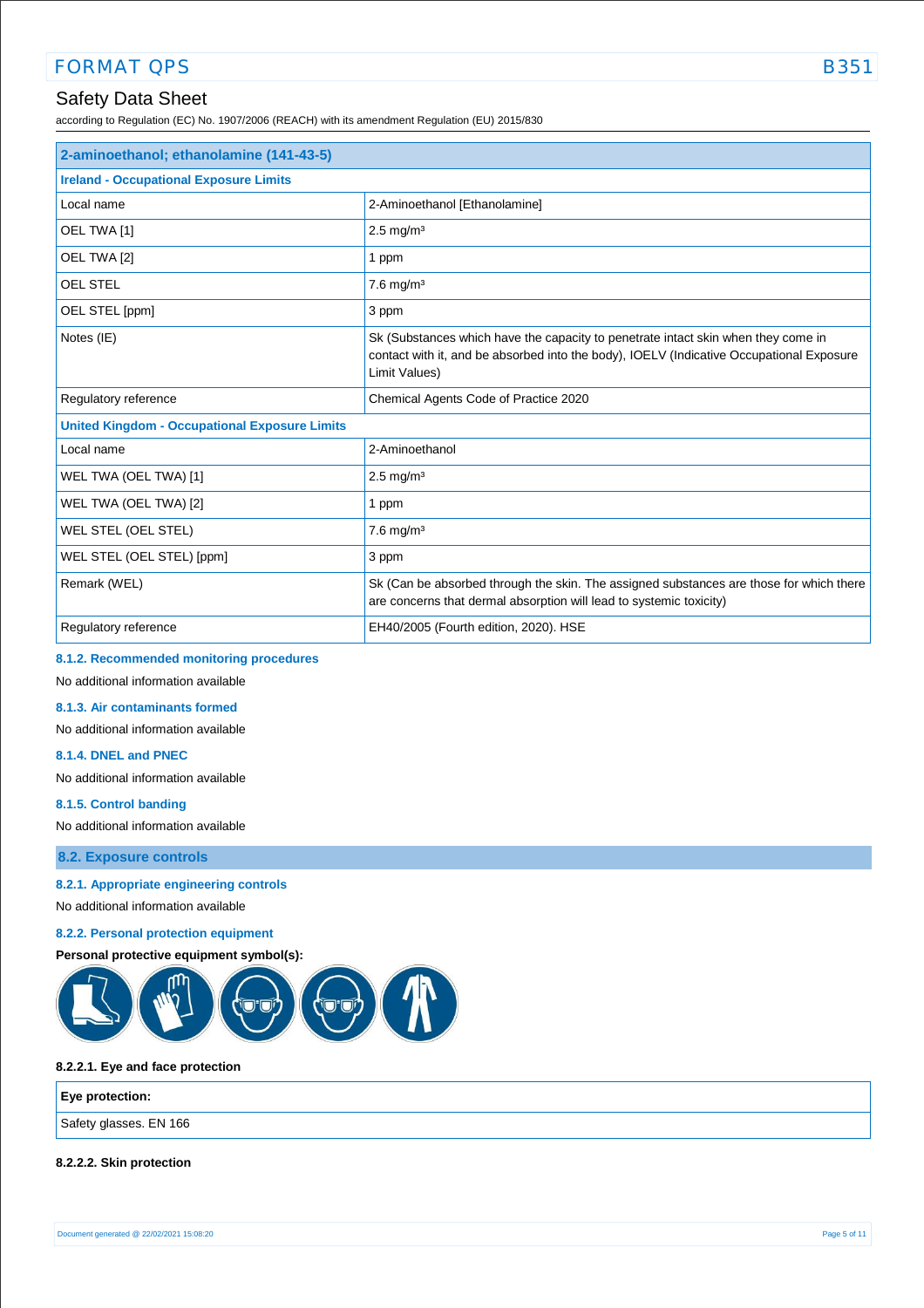### Safety Data Sheet

according to Regulation (EC) No. 1907/2006 (REACH) with its amendment Regulation (EU) 2015/830

## **Skin and body protection:**

#### Wear suitable protective clothing

#### **Hand protection:**

Chemical resistant gloves (according to European standard EN 374 or equivalent). Nitrile rubber gloves

#### **Other skin protection**

**Materials for protective clothing:**

Safety boots. PICM008

#### **8.2.2.3. Respiratory protection**

#### **Respiratory protection:**

Not required for normal conditions of use

#### **8.2.2.4. Thermal hazards**

No additional information available

#### **8.2.3. Environmental exposure controls**

No additional information available

| <b>SECTION 9: Physical and chemical properties</b>                                 |  |  |
|------------------------------------------------------------------------------------|--|--|
| 9.1. Information on basic physical and chemical properties                         |  |  |
| : Liquid<br>: Liquid.                                                              |  |  |
| $:$ Blue.<br>characteristic.<br>No data available                                  |  |  |
| : 13<br>No data available<br>No data available                                     |  |  |
| No data available<br>: $\geq 100$ °C                                               |  |  |
| : No data available<br>No data available<br>No data available                      |  |  |
| No data available<br>No data available                                             |  |  |
| No data available<br>: 1.07<br>Soluble in water.                                   |  |  |
| No data available<br>No data available                                             |  |  |
| No data available<br>No data available<br>No data available<br>: No data available |  |  |
|                                                                                    |  |  |

#### **9.2. Other information**

No additional information available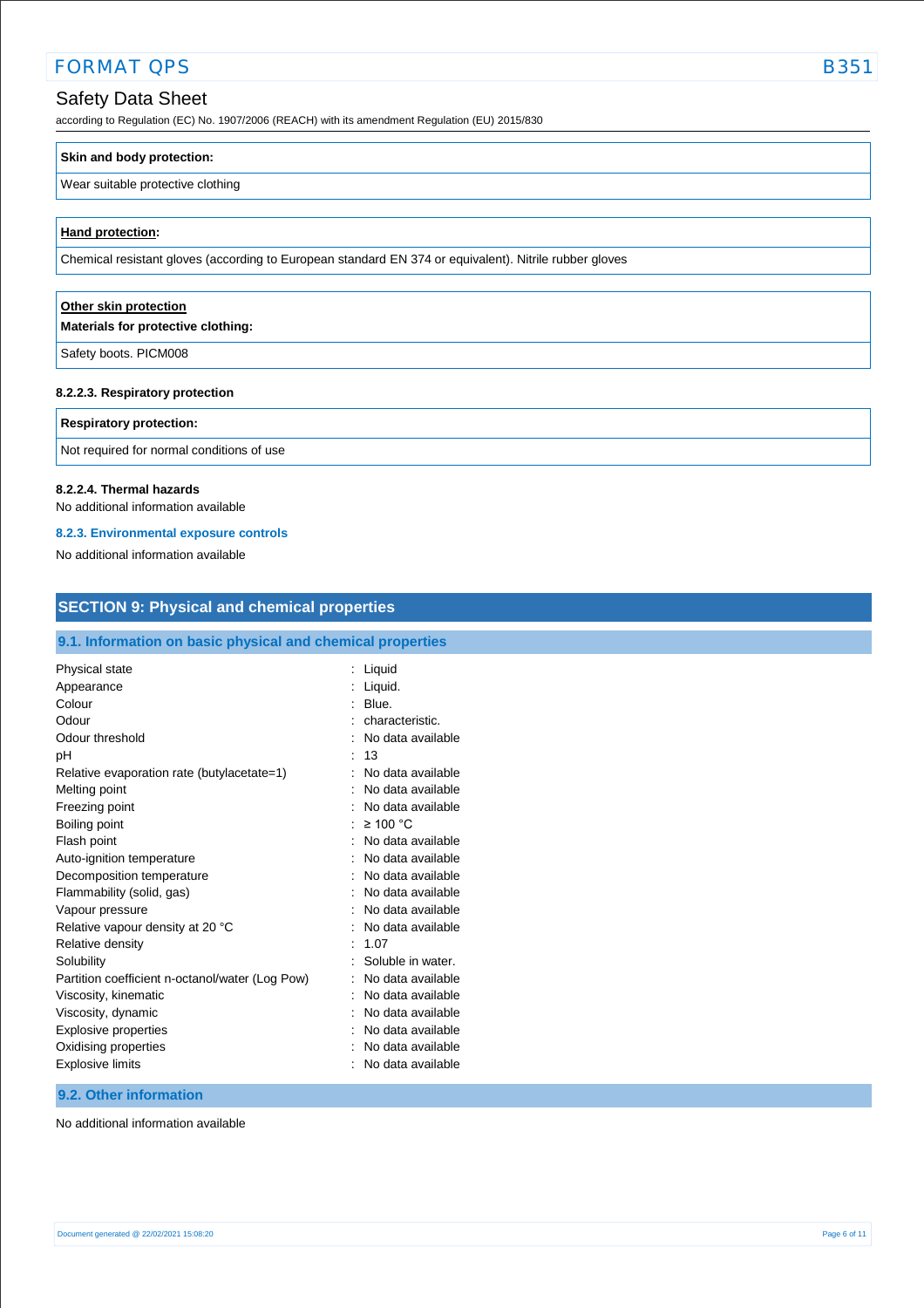### Safety Data Sheet

according to Regulation (EC) No. 1907/2006 (REACH) with its amendment Regulation (EU) 2015/830

#### **SECTION 10: Stability and reactivity**

#### **10.1. Reactivity**

The product is non-reactive under normal conditions of use, storage and transport.

#### **10.2. Chemical stability**

Stable under normal conditions.

**10.3. Possibility of hazardous reactions**

No dangerous reactions known under normal conditions of use.

**10.4. Conditions to avoid**

None under recommended storage and handling conditions (see section 7).

**10.5. Incompatible materials**

Acids.

**10.6. Hazardous decomposition products**

Under normal conditions of storage and use, hazardous decomposition products should not be produced.

#### **SECTION 11: Toxicological information**

#### **11.1 Information on toxicological effects**

| Acute toxicity (oral)             | Not classified                       |
|-----------------------------------|--------------------------------------|
| Acute toxicity (dermal)           | Not classified                       |
| Acute toxicity (inhalation)       | : Not classified                     |
| Skin corrosion/irritation         | Causes severe skin burns.<br>pH: 13  |
| Serious eye damage/irritation     | Causes serious eye damage.<br>pH: 13 |
| Respiratory or skin sensitisation | Not classified                       |
| Germ cell mutagenicity            | Not classified                       |
| Carcinogenicity                   | : Not classified                     |
| Reproductive toxicity             | : Not classified                     |
| STOT-single exposure              | : Not classified                     |
| disodium metasilicate             |                                      |
| STOT-single exposure              | May cause respiratory irritation.    |
| STOT-repeated exposure            | Not classified<br>÷                  |
| Aspiration hazard                 | : Not classified                     |

| <b>SECTION 12: Ecological information</b>                    |                                 |
|--------------------------------------------------------------|---------------------------------|
| 12.1. Toxicity                                               |                                 |
| Hazardous to the aquatic environment, short-term<br>(acute)  | : Not classified                |
| Hazardous to the aquatic environment, long-term<br>(chronic) | Not classified<br>$\mathcal{L}$ |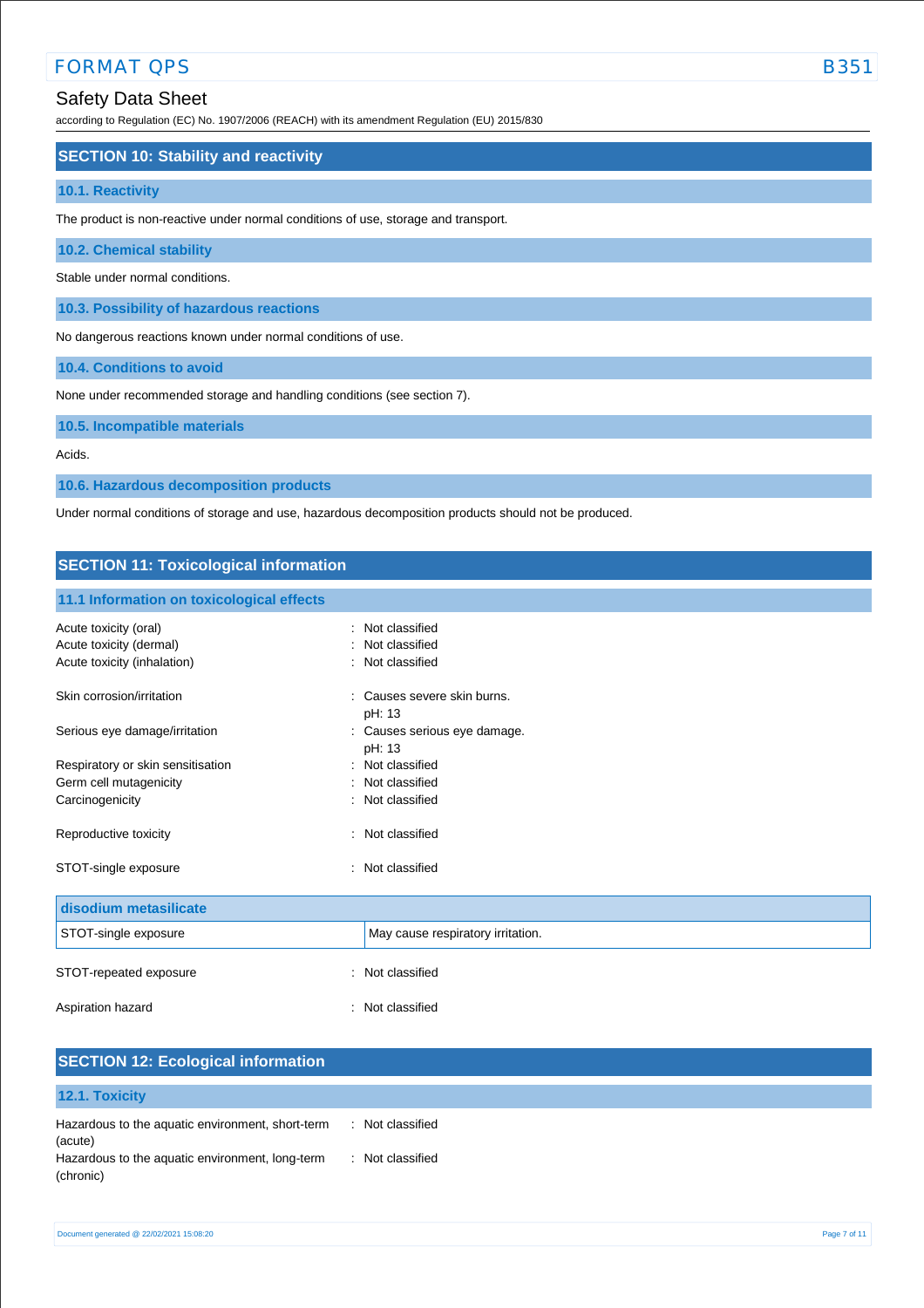## Safety Data Sheet

according to Regulation (EC) No. 1907/2006 (REACH) with its amendment Regulation (EU) 2015/830

| Butoxydiglycol (112-34-5)                       |                       |  |
|-------------------------------------------------|-----------------------|--|
| LC50 - Fish [1]                                 | 1300 mg/l             |  |
| EC50 - Other aquatic organisms [1]              | > 1000 mg/l waterflea |  |
| EC50 - Other aquatic organisms [2]              | $> 100$ mg/l          |  |
| 12.2. Persistence and degradability             |                       |  |
| No additional information available             |                       |  |
| 12.3. Bioaccumulative potential                 |                       |  |
| <b>Butoxydiglycol (112-34-5)</b>                |                       |  |
| Partition coefficient n-octanol/water (Log Pow) | 0.56                  |  |
|                                                 |                       |  |
| N,N-dimethyldecylamine N-oxide (2605-79-0)      |                       |  |
| Partition coefficient n-octanol/water (Log Pow) | 3.69                  |  |
| 12.4. Mobility in soil                          |                       |  |
| No additional information available             |                       |  |
| 12.5. Results of PBT and vPvB assessment        |                       |  |
| No additional information available             |                       |  |
| 12.6. Other adverse effects                     |                       |  |
| No additional information available             |                       |  |
| <b>SECTION 13: Disposal considerations</b>      |                       |  |

### **13.1. Waste treatment methods**

No additional information available

## **SECTION 14: Transport information**

In accordance with ADR / IMDG / IATA

| 14.1 UN number                        |                                                                                          |
|---------------------------------------|------------------------------------------------------------------------------------------|
|                                       |                                                                                          |
| UN-No. (ADR)                          | : UN 1760                                                                                |
| UN-No. (IMDG)                         | : UN 1760                                                                                |
| UN-No. (IATA)                         | : UN 1760                                                                                |
| 14.2. UN proper shipping name         |                                                                                          |
| Proper Shipping Name (ADR)            | : CORROSIVE LIQUID, N.O.S.                                                               |
| Proper Shipping Name (IMDG)           | : CORROSIVE LIQUID, N.O.S.                                                               |
| Proper Shipping Name (IATA)           | : Corrosive liquid, n.o.s.                                                               |
| Transport document description (ADR)  | : UN 1760 CORROSIVE LIQUID, N.O.S. (SODIUM METASILICATE, 2-AMINOETHANOL), 8,<br>III, (E) |
| Transport document description (IMDG) | : UN 1760 CORROSIVE LIQUID, N.O.S. (SODIUM METASILICATE, 2-AMINOETHANOL), 8,<br>Ш        |
| Transport document description (IATA) | : UN 1760 Corrosive liquid, n.o.s., 8, III                                               |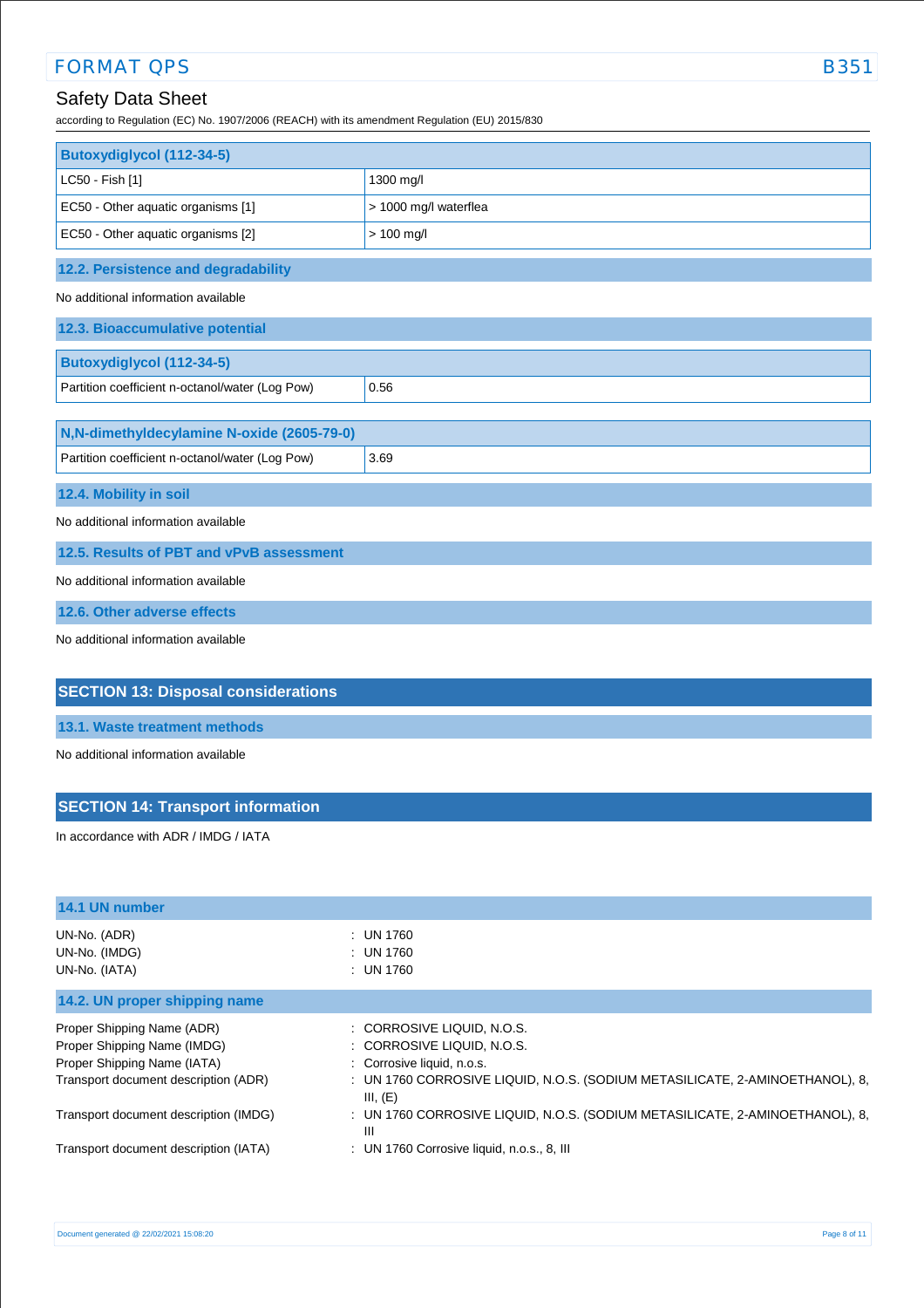# Safety Data Sheet

 $\alpha$  Regulation (EC) No. 1907/2006 (REACH) with its amendment Regulation (EU) 2015/9300

| according to Regulation (EC) No. 1907/2006 (REACH) with its amendment Regulation (EU) 2015/830                                                                                                                                                                                                                                                                                                                                                                                                                                   |                                                                                                                                                                                 |
|----------------------------------------------------------------------------------------------------------------------------------------------------------------------------------------------------------------------------------------------------------------------------------------------------------------------------------------------------------------------------------------------------------------------------------------------------------------------------------------------------------------------------------|---------------------------------------------------------------------------------------------------------------------------------------------------------------------------------|
| 14.3. Transport hazard class(es)                                                                                                                                                                                                                                                                                                                                                                                                                                                                                                 |                                                                                                                                                                                 |
| <b>ADR</b><br>Transport hazard class(es) (ADR)<br>Danger labels (ADR)                                                                                                                                                                                                                                                                                                                                                                                                                                                            | : 8<br>$\therefore$ 8                                                                                                                                                           |
| <b>IMDG</b><br>Transport hazard class(es) (IMDG)<br>Danger labels (IMDG)                                                                                                                                                                                                                                                                                                                                                                                                                                                         | : 8<br>$\therefore$ 8                                                                                                                                                           |
| <b>IATA</b><br>Transport hazard class(es) (IATA)<br>Danger labels (IATA)                                                                                                                                                                                                                                                                                                                                                                                                                                                         | : 8<br>$\therefore$ 8                                                                                                                                                           |
| 14.4. Packing group                                                                                                                                                                                                                                                                                                                                                                                                                                                                                                              |                                                                                                                                                                                 |
| Packing group (ADR)<br>Packing group (IMDG)<br>Packing group (IATA)                                                                                                                                                                                                                                                                                                                                                                                                                                                              | $: \mathbb{H}$<br>$:$ $\mathbb H$<br>$\div$ III                                                                                                                                 |
| <b>14.5. Environmental hazards</b>                                                                                                                                                                                                                                                                                                                                                                                                                                                                                               |                                                                                                                                                                                 |
| Dangerous for the environment<br>Marine pollutant<br>Other information                                                                                                                                                                                                                                                                                                                                                                                                                                                           | No<br>÷<br>No<br>: No supplementary information available                                                                                                                       |
| 14.6. Special precautions for user                                                                                                                                                                                                                                                                                                                                                                                                                                                                                               |                                                                                                                                                                                 |
| <b>Overland transport</b><br>Classification code (ADR)<br>Special provisions (ADR)<br>Limited quantities (ADR)<br>Excepted quantities (ADR)<br>Packing instructions (ADR)<br>Mixed packing provisions (ADR)<br>Portable tank and bulk container instructions (ADR)<br>Portable tank and bulk container special provisions<br>(ADR)<br>Tank code (ADR)<br>Vehicle for tank carriage<br>Transport category (ADR)<br>Special provisions for carriage - Packages (ADR)<br>Hazard identification number (Kemler No.)<br>Orange plates | C <sub>9</sub><br>274<br>5 <sub>l</sub><br>÷<br>E <sub>1</sub><br>P001, IBC03, LP01, R001<br>: MP19<br>: T7<br>$:$ TP1, TP28<br>: L4BN<br>: AT<br>: 3<br>: V12<br>80<br>÷<br>80 |

1760

Tunnel restriction code (ADR) : E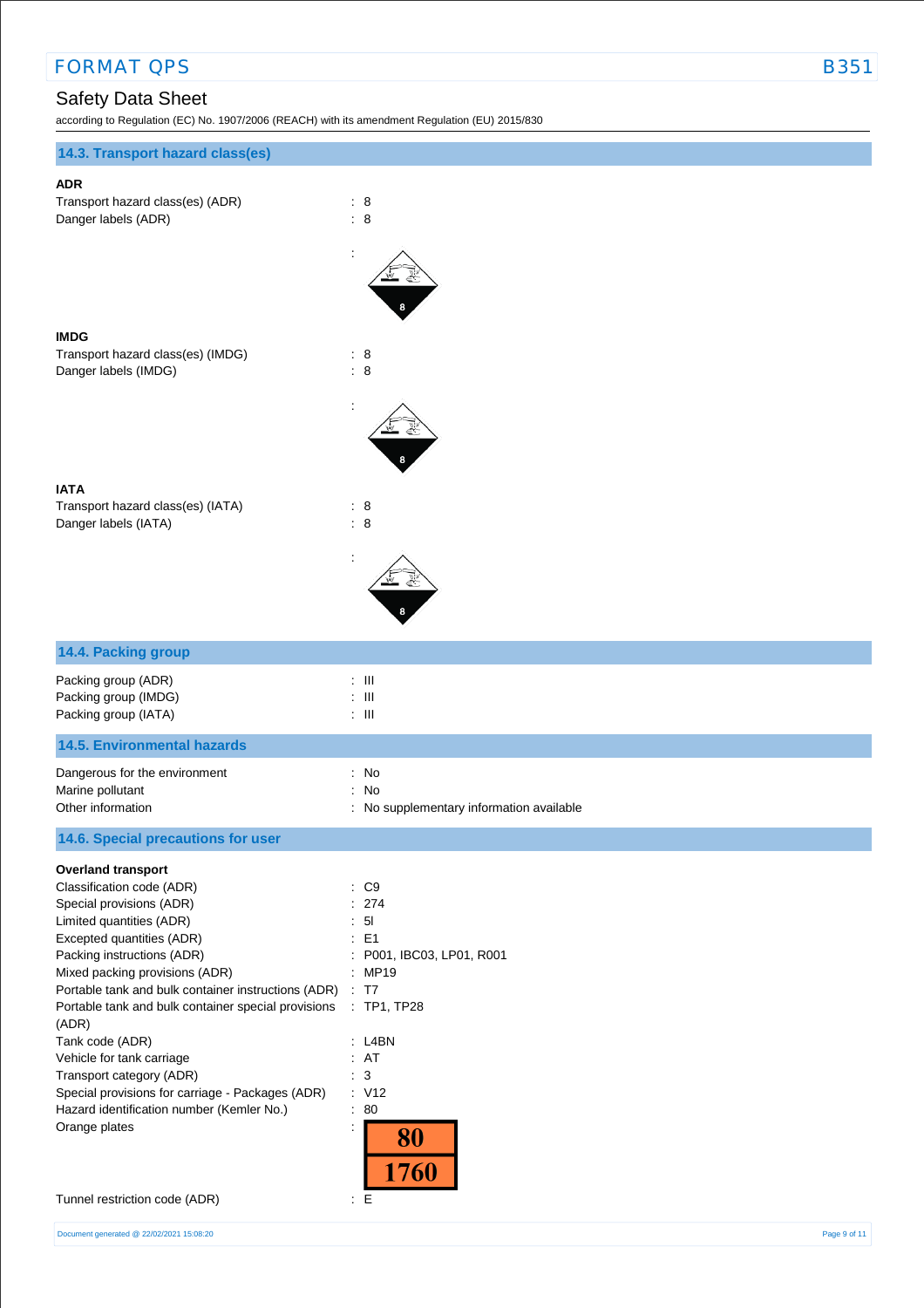## Safety Data Sheet

according to Regulation (EC) No. 1907/2006 (REACH) with its amendment Regulation (EU) 2015/830

| EAC code                                     | : 2X           |
|----------------------------------------------|----------------|
| APP code                                     | : B            |
| <b>Transport by sea</b>                      |                |
| Special provisions (IMDG)                    | : 223, 274     |
| Limited quantities (IMDG)                    | : 5L           |
| Excepted quantities (IMDG)                   | $\pm$ F1       |
| Packing instructions (IMDG)                  | : P001, LP01   |
| IBC packing instructions (IMDG)              | IBC03          |
| Tank instructions (IMDG)                     | : T7           |
| Tank special provisions (IMDG)               | : TP1, TP28    |
| EmS-No. (Fire)                               | $F-A$          |
| EmS-No. (Spillage)                           | : S-B          |
| Stowage category (IMDG)                      | : A            |
| Air transport                                |                |
| PCA Excepted quantities (IATA)               | : E1           |
| PCA Limited quantities (IATA)                | : Y841         |
| PCA limited quantity max net quantity (IATA) | 1 <sub>L</sub> |
| PCA packing instructions (IATA)              | 852            |
| PCA max net quantity (IATA)                  | : 5L           |
| CAO packing instructions (IATA)              | 856            |
| CAO max net quantity (IATA)                  | 60L            |
| Special provisions (IATA)                    | : A3           |
| ERG code (IATA)                              | -8L            |
|                                              |                |

#### **14.7. Transport in bulk according to Annex II of Marpol and the IBC Code**

IBC code : Not applicable.

#### **SECTION 15: Regulatory information**

**15.1. Safety, health and environmental regulations/legislation specific for the substance or mixture**

#### **15.1.1. EU-Regulations**

Contains no REACH substances with Annex XVII restrictions

Contains no substance on the REACH candidate list

Contains no REACH Annex XIV substances

Contains no substance subject to Regulation (EU) No 649/2012 of the European Parliament and of the Council of 4 July 2012 concerning the export and import of hazardous chemicals.

Contains no substance subject to Regulation (EU) No 2019/1021 of the European Parliament and of the Council of 20 June 2019 on persistent organic pollutants

| Detergent Regulation (648/2004/EC): Labelling of contents: |         |
|------------------------------------------------------------|---------|
| <b>Component</b>                                           |         |
| amphoteric surfactants, non-ionic surfactants              | $< 5\%$ |
|                                                            |         |

#### **15.1.2. National regulations**

**United Kingdom** British National Regulations : Commission Regulation (EU) 2015/830 of 28 May 2015 amending Regulation (EC) No 1907/2006 of the European Parliament and of the Council on the Registration, Evaluation, Authorisation and Restriction of Chemicals (REACH). Classification Labelling Packaging Regulation; Regulation (EC) No 1272/2008. Detergent Regulation (648/2004/EC).

### **15.2. Chemical safety assessment**

No additional information available